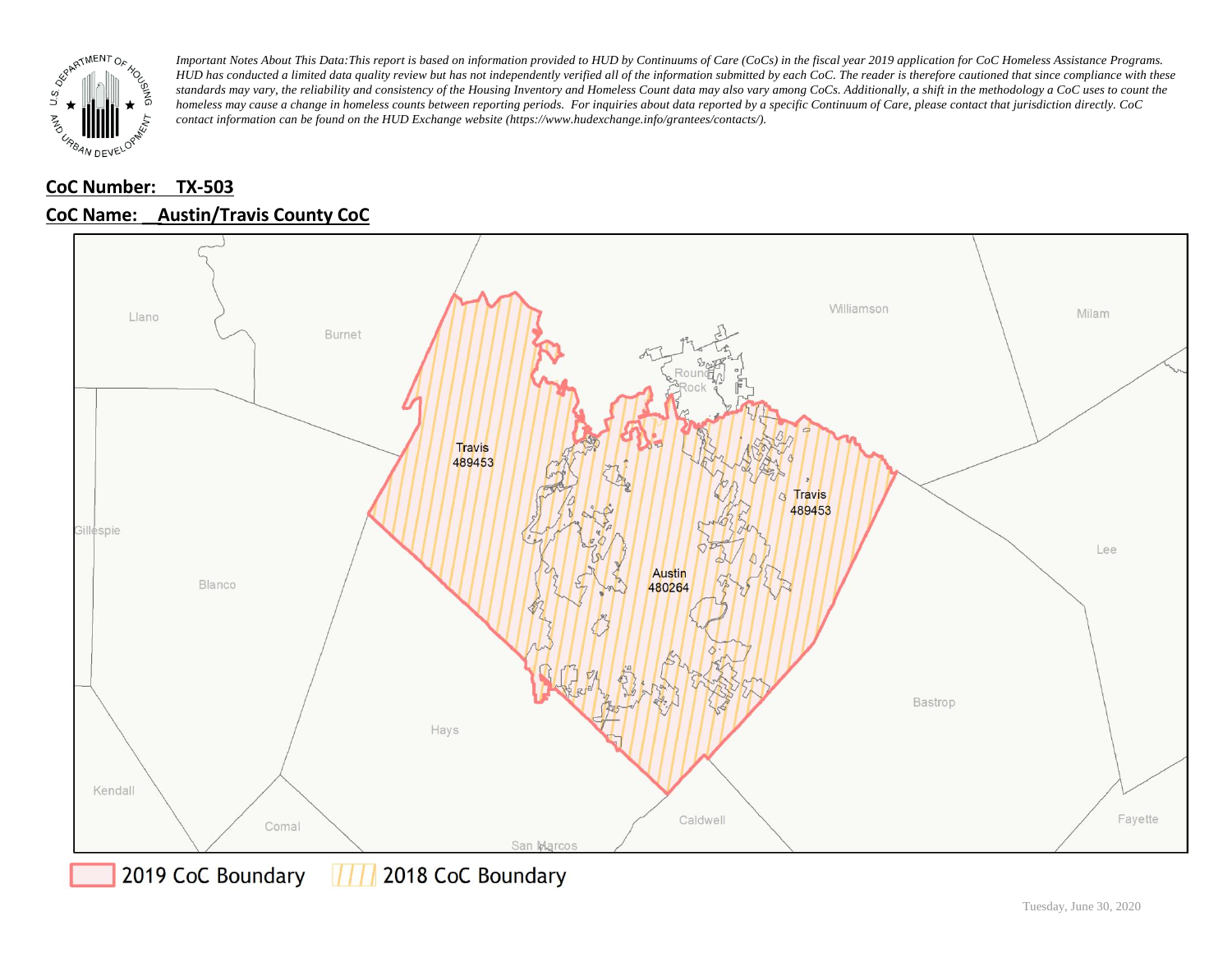

#### **CoC Number: TX-503**

#### **CoC Name: \_\_ Austin/Travis County CoC**

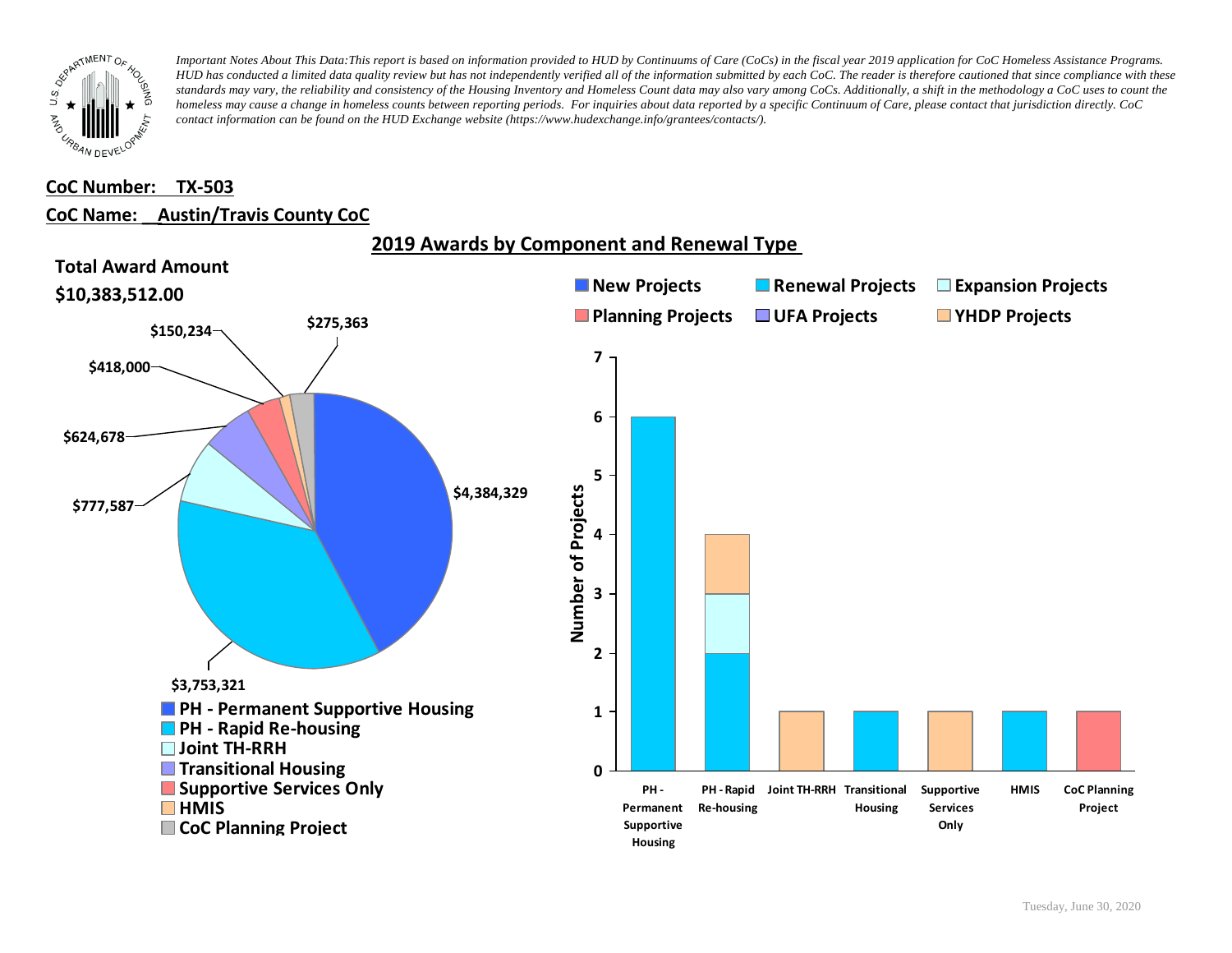

### **CoC Number: TX-503**

### **CoC Name: \_\_ Austin/Travis County CoC**



## **2019 Housing Inventory Summarized by Target Population and Bed Type**

<sup>1</sup> Adult & Child Beds refer to beds for households with one adult (age 18 or older) and at least one child (under the age of 18).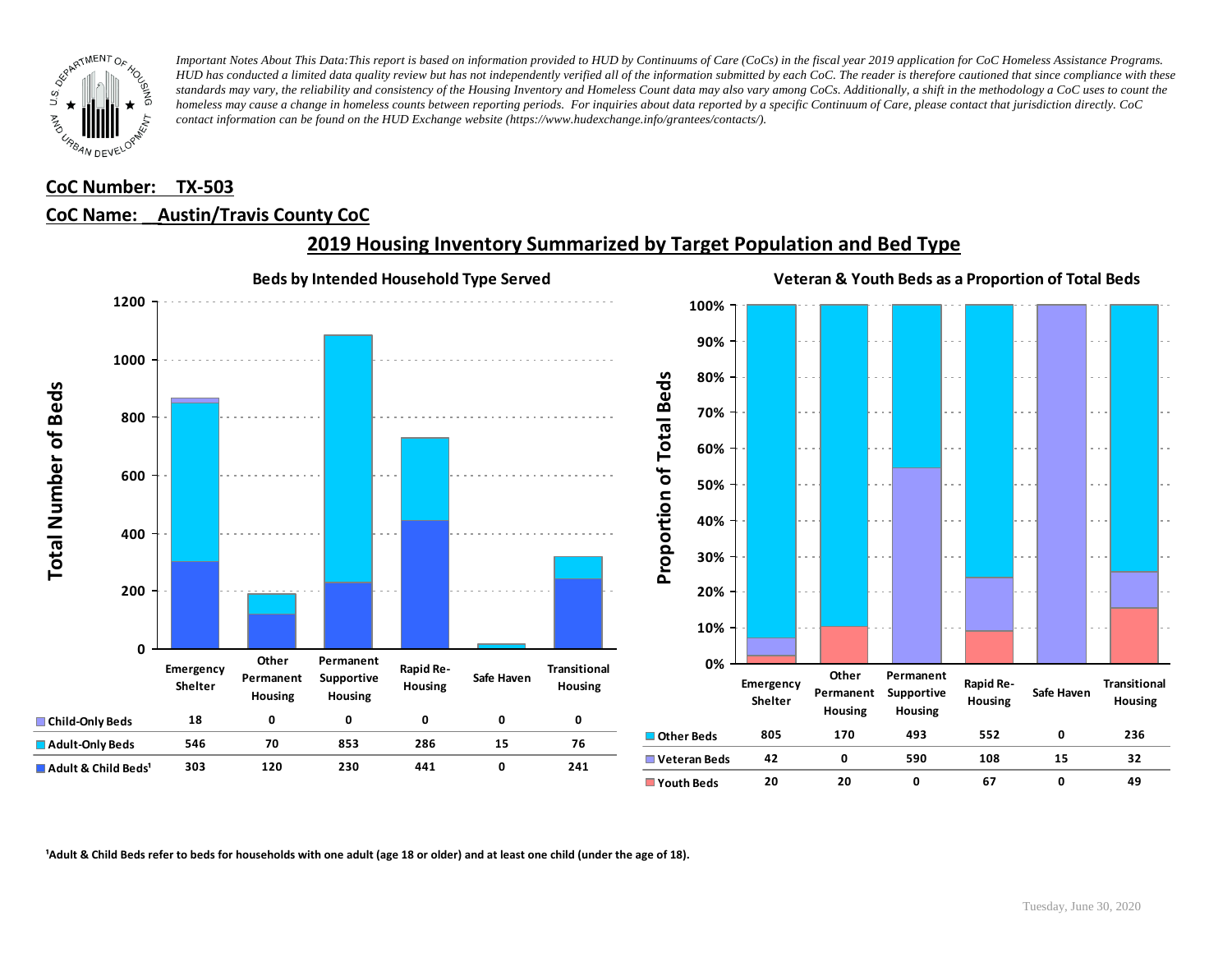

## **CoC Number: TX-503 CoC Name: \_\_ Austin/Travis County CoC**

# **2019 Point in Time Count Summarized by Household Type**



\* Safe Haven programs are included in the Transitional Housing category.

¹This category includes single adults, adult couples with no children, and groups of adults. ²This category includes households with one adult and at least one child under age 18.

³This category includes persons under age 18, including children in one-child households, adolescent parents and their children, adolescent siblings, or other household configurations composed only of children.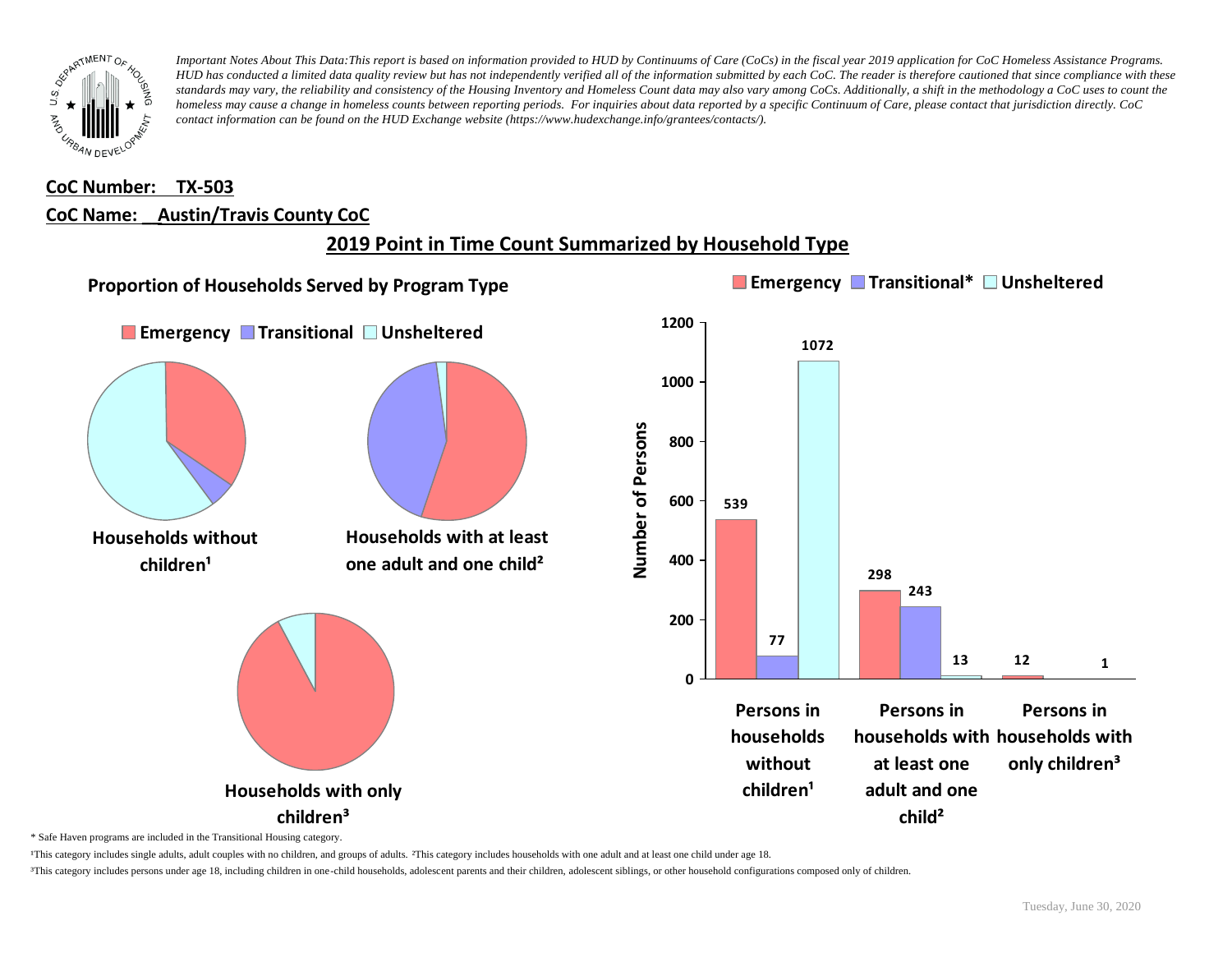

# **CoC Number: TX-503 CoC Name: \_\_ Austin/Travis County CoC**



## **2019 Point-In-Time Count Proportion of Persons in each Age Group by Household Type**

\* Safe Haven programs are included in the Transitional Housing category.

¹This category includes single adults, adult couples with no children, and groups of adults. ²This category includes households with one adult and at least one child under age 18.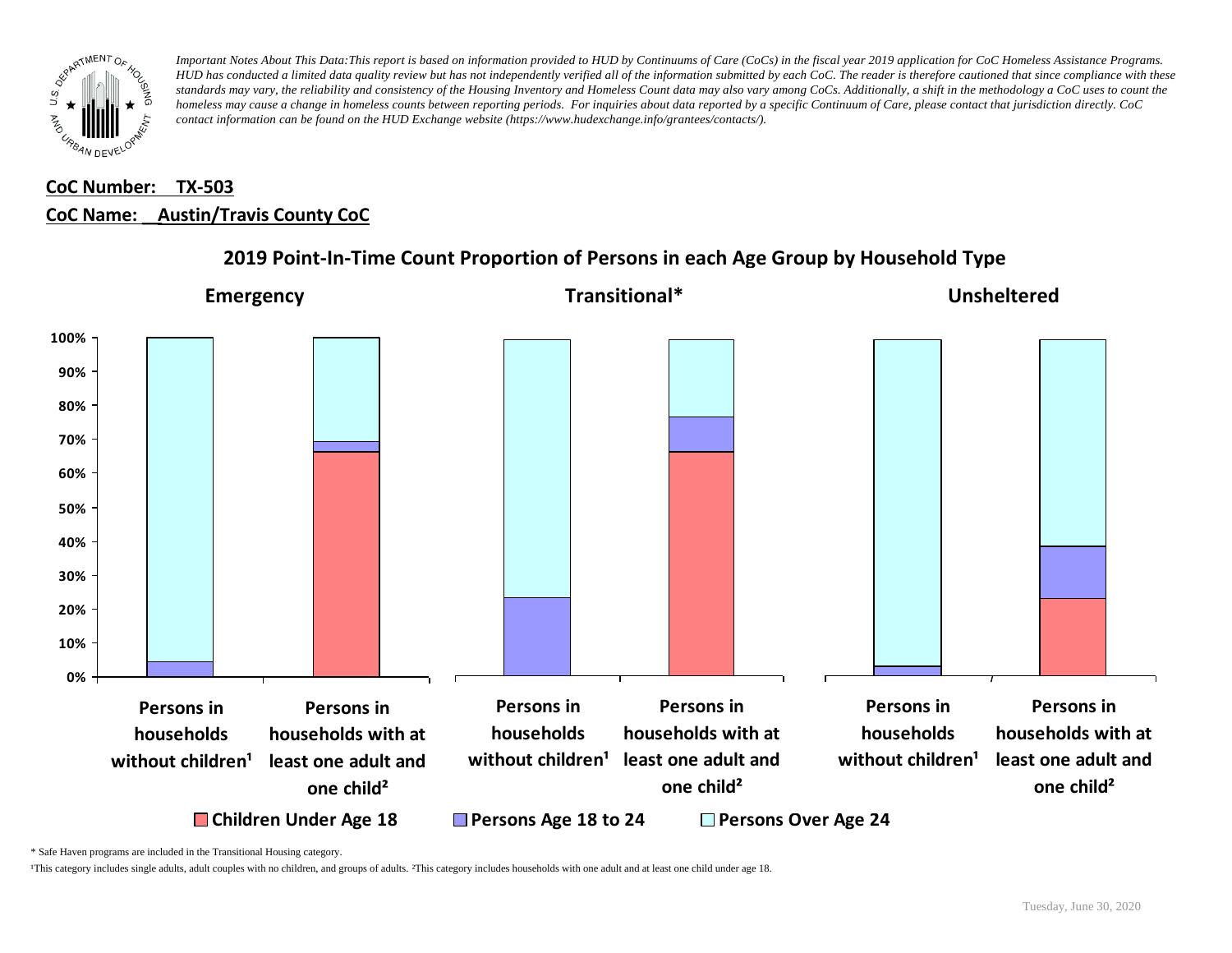

#### **CoC Number: TX-503**

#### **CoC Name: \_\_ Austin/Travis County CoC**



### **2019 Point in Time Count Summarized by Chronically Homeless by Household Type**

\* Safe Haven programs are included in the Transitional Housing category.

¹This category includes single adults, adult couples with no children, and groups of adults. ²This category includes households with one adult and at least one child under age 18.

³This category includes persons under age 18, including children in one -child households, adolescent parents and their children, adolescent siblings, or other household configurations composed only of children.